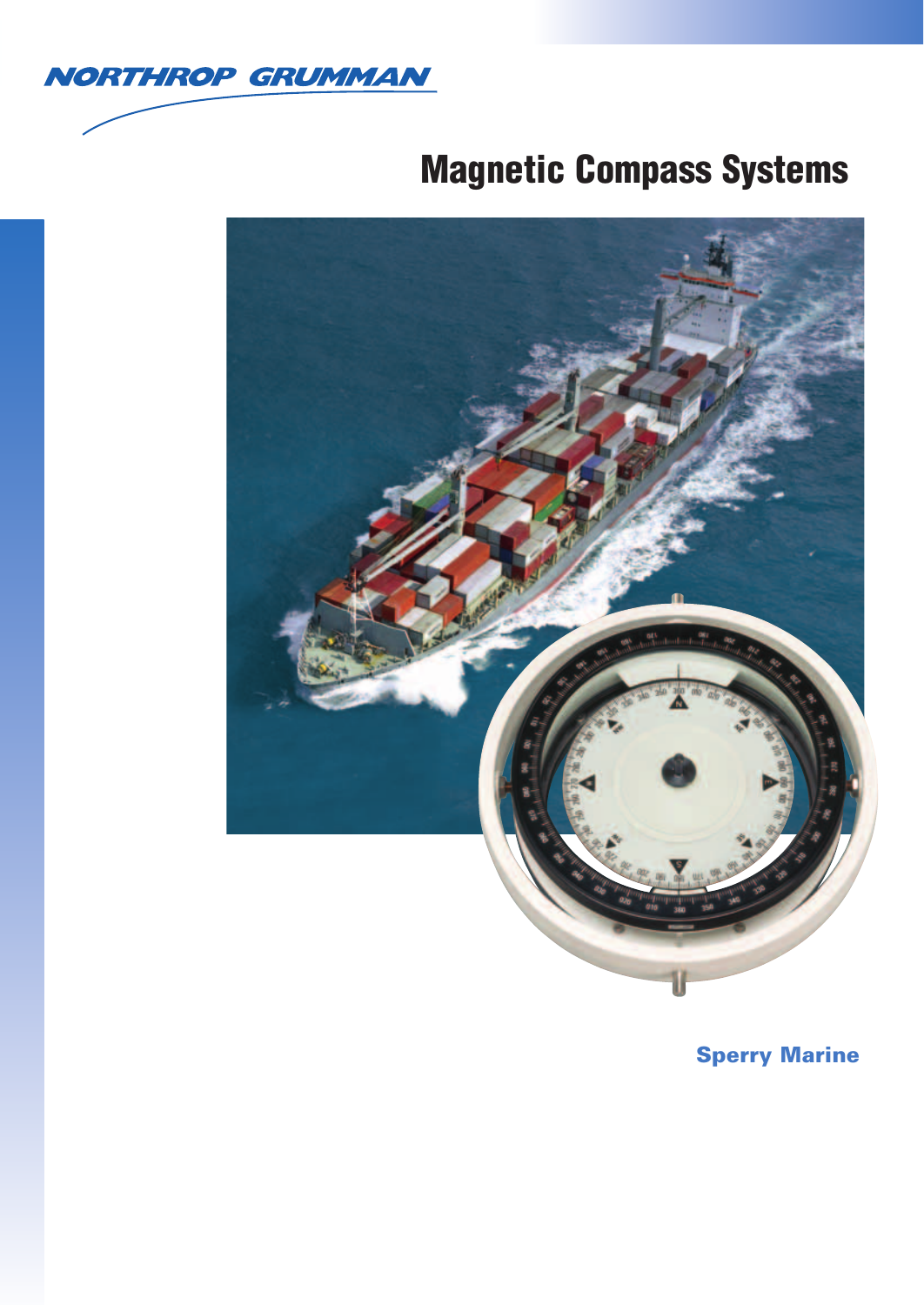# **The Sperry Marine Magnetic Compass System**

*Sperry Marine manufactures its own magnetic compasses and binnacles. The wide range of equipment offered by the comprehensive Sperry Marine Magnetic Compass System program includes aluminium alloy binnacles, the legendary Jupiter magnetic flat glass compass, a flux-gate pick-off with an integrated sine/cosine interface, by-pass arrangements, azimuth devices, electronic compasses and magnetic compass autopilots (TMC). All of these products are manufactured to Sperry Marine's wellknown high standards.* 

# **The NAVIPOL Magnetic Compass Binnacles**



*All dimensions in mm*



**NAVIPOL I** Standard and Steering Compass Reflector Binnacle

The length of the reflector tube is determined by  $x = a + b$ Reflector tubes are available in the following lengths 1000 mm

1500 mm

2000 mm

**NAVIPOL II** Standard and Steering Compass Binnacle **NAVIPOL III** Steering Compass Binnacle with Window **NAVIPOL IU** Standard and Steering Compass Reflector Binnacle with a By-pass Arrangement



 $a + b + Z = \max. 4000$  mm  $Z$  minimum  $= 410$  mm

#### **Technical Data**

Standard power supply 230 VAC or 115 VAC or 24 VDC Emergency power supply 230 VAC or 115 VAC or 24 VDC Weight 60 kg

All binnacles are supplied with a **Jupiter** magnetic compass, a dimmer and B, C, D and Flinder's bar correctors. Optional: Protective cover, set of additional B and C compensating magnets, replacement parts kit, azimuth device PV 24.

*Cover photo of "Altonia" by courtesy of Peter Döhle Schiffahrts-KG*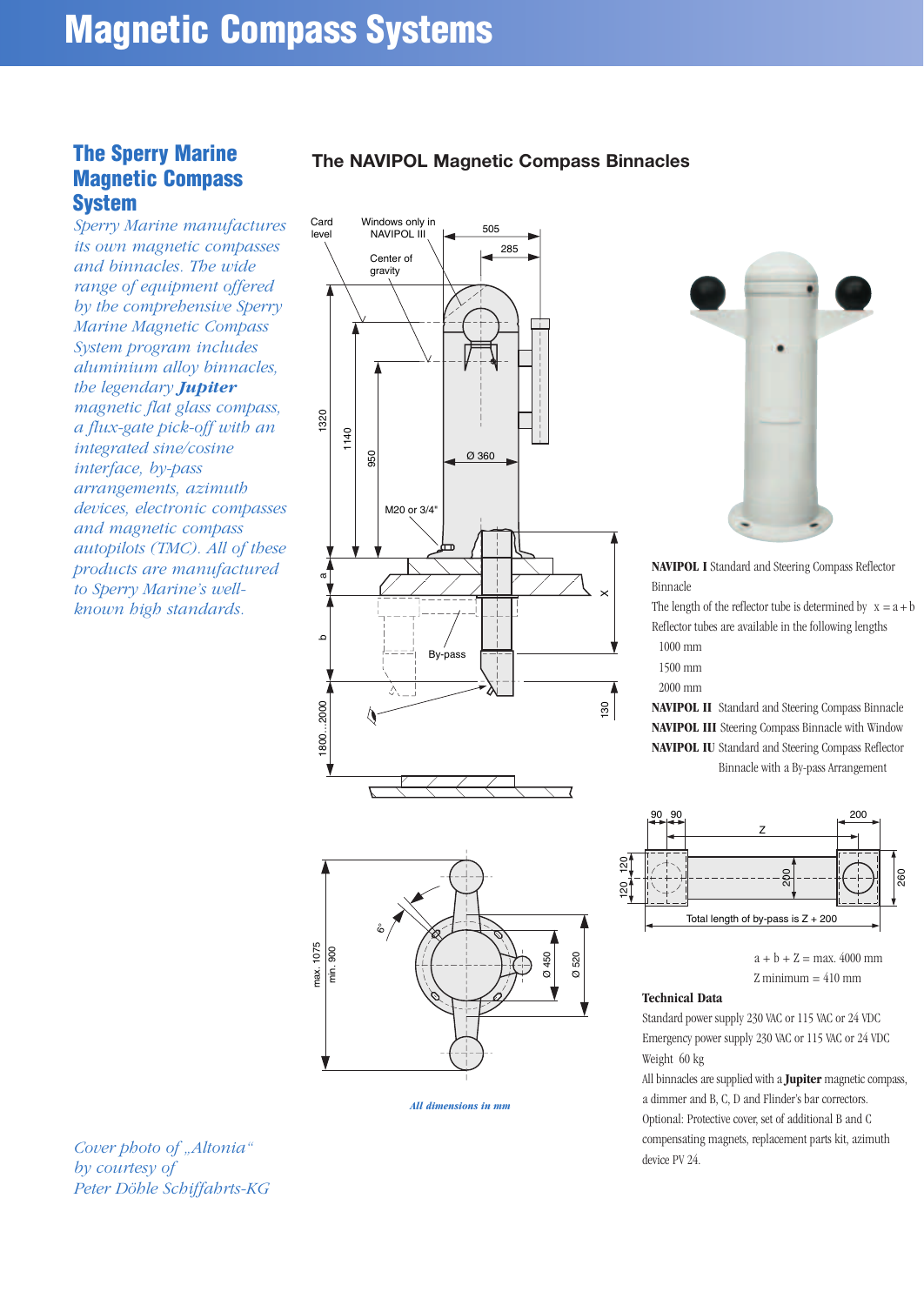# **The JUPITER Flat Glass Magnetic Compass**







*JUPITER in an Overhead Mounting Bracket*

Bearing compass, steering compass, reflector compass and overhead compass for large vessels. A "class A" compass with a card diameter of 180 mm. It meets ISO 449 standards and is type approved in accordance with the EC Council Directive 96/98/EC. Further type approvals for many other countries are available on request. The **Jupiter** compass may be installed in all NAVIPOL binnacles and its accuracy is better than 0.5°. Weight: 8.7 kg.

Options include: flux-gate pick-off, shadow pin, wooden transport box, replacement parts kit, azimuth device.

# **The Flux Gate with the Integrated Sine / Cosine Interface**

The Sperry Marine flux gate is an in-house development which combines modern electronic technology with SMD manufacturing techniques to produce a very compact unit which also incorporates a fully integrated sine/cosine interface.

#### **Technical Data**

Power requirements  $12 V \pm 20\%$ Power rating 40 mA

Output voltage  $\pm 3.75$  VDC (variable  $\pm 1.5$ V to  $\pm$  4 V) two channels sine and cosine and a reference output

An adapter kit is available for attachment to non Sperry Marine compasses.

Type approved in accordance with the EC Council Directive 96/98/EC in combination with a JUPITER magnetic compass.



*Integrated circuitry with sine/cosine interface in SMD technology.*



**Dimensions**<br>Body<br>Height Mounting base

Body 70 mm Ø  $\frac{34 \text{ mm}}{80 \text{ mm}}$ 

An Electronic Compass with an automatic total compensation feature is also available from Sperry Marine. Heading output format is NMEA 0183 to 0.1° resolution. Accuracy 0.2° RMS. Dimensions: body 120 mm Ø; height 104 mm; mounting base 152 mm Ø.

## **Universal Digital Repeater**

The Universal Digital Repeater in combination with an autopilot indicates the corrected magnetic compass heading through the RS 422 magnetic compass heading output from the autopilot. The Universal Digital Repeater is available as a console version and in a watertight housing with bracket attachment. Type approved in accordance with the EC Council Directive 96/98/EC.

|  | <b>Environmental</b><br>Temperature range<br>Vibration<br>Protection grade<br><b>Power Requirements</b>                         | -25 $^{\circ}$ C to +70 $^{\circ}$ C<br>2 Hz to 100 Hz to IEC 60945<br>IP 65 to DIN 40050<br>front<br>IP 23 to DIN 40050<br>rear<br>18 to 36 VDC                                                                                                                                    | <b>Dimensions and Weight</b><br>Console Version<br>Front plate 96 mm x 96 mm<br>to DIN Standard<br>140 mm<br>Depth<br>0.5 <sub>kq</sub><br>Weight | Watertight Housing with<br>Bracket Attachment<br>Width<br>158 mm<br>Height<br>155 mm<br>154 mm<br>Depth                |
|--|---------------------------------------------------------------------------------------------------------------------------------|-------------------------------------------------------------------------------------------------------------------------------------------------------------------------------------------------------------------------------------------------------------------------------------|---------------------------------------------------------------------------------------------------------------------------------------------------|------------------------------------------------------------------------------------------------------------------------|
|  | <b>Power Consumption</b><br><b>Signal Input</b><br><b>NMEA 0183</b><br>Protocols                                                | 7 W<br>Weight<br>1.0 <sub>kq</sub><br>one RS 422 input<br>heading gyro, heading magnetic, roll, pitch, rate of turn, X-rate, Y-rate, water speed, ground speed, transverse<br>water speed, transverse ground speed, total/daily miles, wind speed, wind angle, rudder angle, depth, |                                                                                                                                                   |                                                                                                                        |
|  | C. Plath<br>Lehmkuhl<br><b>NAVIPILOT</b>                                                                                        | air temperature, water temperature, time, revolutions per minute, heave.<br>heading gyro, heading magnetic, rate of turn, roll, pitch.<br>heading.<br>heading gyro, heading magnetic, set heading, speed.                                                                           |                                                                                                                                                   |                                                                                                                        |
|  | <b>Course to Steer Indicator</b><br><b>Status Input</b><br><b>Signal Output</b><br><b>Protocols VDR</b><br><b>Status Output</b> | steer<br>opto-coupler, rating 24 V / 10 mA freeze mode, 180° heading change mode.<br>one RS 422<br>specified for the Sperry Marine Voyage Data Printer.                                                                                                                             |                                                                                                                                                   | open collector, rating 50 V / 500 mA. Status change according to speed input (threshold can be set in the setup menu). |